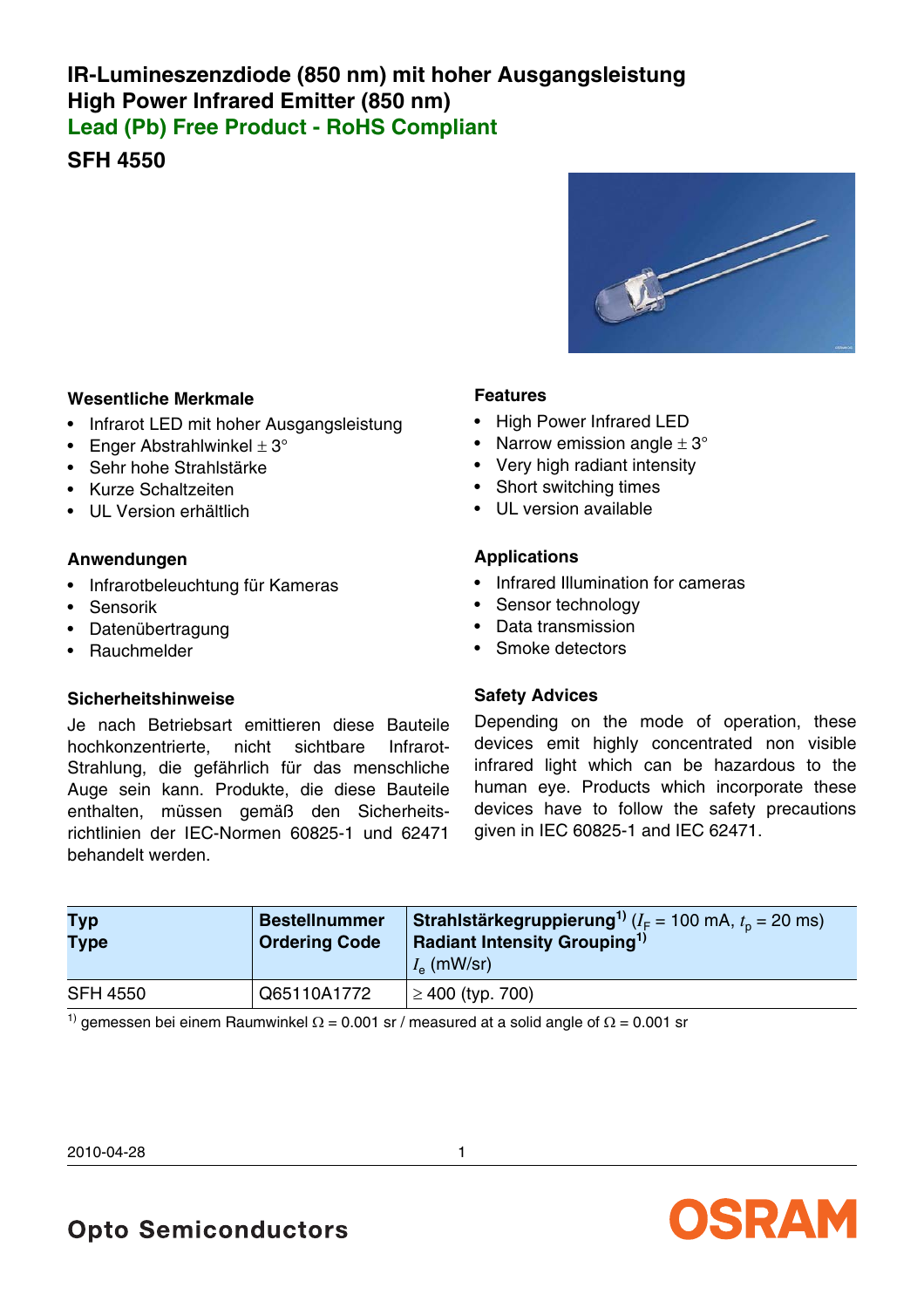### **Grenzwerte**  $(T_A = 25 \text{ }^{\circ}\text{C})$ **Maximum Ratings**

| <b>Bezeichnung</b><br><b>Parameter</b>                                                                                                                                                                        | <b>Symbol</b><br><b>Symbol</b> | <b>Wert</b><br><b>Value</b> | <b>Einheit</b><br><b>Unit</b> |
|---------------------------------------------------------------------------------------------------------------------------------------------------------------------------------------------------------------|--------------------------------|-----------------------------|-------------------------------|
| Betriebs- und Lagertemperatur<br>Operating and storage temperature range                                                                                                                                      | $T_{\rm op}$ , $T_{\rm sta}$   | $-40+100$                   | $\rm ^{\circ}C$               |
| Sperrspannung<br>Reverse voltage                                                                                                                                                                              | $V_{\sf R}$                    | 5                           | $\vee$                        |
| Vorwärtsgleichstrom<br>Forward current                                                                                                                                                                        | $I_{\text{F}}$                 | 100                         | mA                            |
| Stoßstrom, $t_p = 10 \mu s$ , $D = 0$<br>Surge current                                                                                                                                                        | $I_{\text{FSM}}$               | 1.5                         | A                             |
| Verlustleistung<br>Power dissipation                                                                                                                                                                          | $P_{\text{tot}}$               | 180                         | mW                            |
| Wärmewiderstand Sperrschicht - Umgebung bei<br>Montage auf FR4 Platine, Padgröße je 16 mm <sup>2</sup><br>Thermal resistance junction - ambient mounted<br>on PC-board (FR4), padsize 16 mm <sup>2</sup> each | $R_{thJA}$                     | 450                         | K/W                           |

#### **Kennwerte**  $(T_A = 25 \text{ }^{\circ}\text{C})$ **Characteristics**

| <b>Bezeichnung</b><br><b>Parameter</b>                                                                                       | <b>Symbol</b><br><b>Symbol</b> | <b>Wert</b><br><b>Value</b> | <b>Einheit</b><br><b>Unit</b> |
|------------------------------------------------------------------------------------------------------------------------------|--------------------------------|-----------------------------|-------------------------------|
| Wellenlänge der Strahlung<br>Wavelength at peak emission<br>$I_F = 100 \text{ mA}$                                           | $\lambda_{peak}$               | 860                         | nm                            |
| Centroid-Wellenlänge der Strahlung<br>Centroid wavelength<br>$I_F = 100 \text{ mA}$                                          | $\lambda$ centroid             | 850                         | nm                            |
| Spektrale Bandbreite bei 50% von $I_{\text{max}}$<br>Spectral bandwidth at 50% of $I_{\text{max}}$<br>$I_F = 100 \text{ mA}$ | Δλ                             | 42                          | nm                            |
| Abstrahlwinkel<br>Half angle                                                                                                 | $\varphi$                      | ± 3                         | Grad<br>deg.                  |
| Aktive Chipfläche<br>Active chip area                                                                                        | $\boldsymbol{A}$               | 0.09                        | mm <sup>2</sup>               |
| Abmessungen der aktiven Chipfläche<br>Dimension of the active chip area                                                      | $L \times B$<br>$L \times W$   | $0.3 \times 0.3$            | mm <sup>2</sup>               |

2010-04-28 2

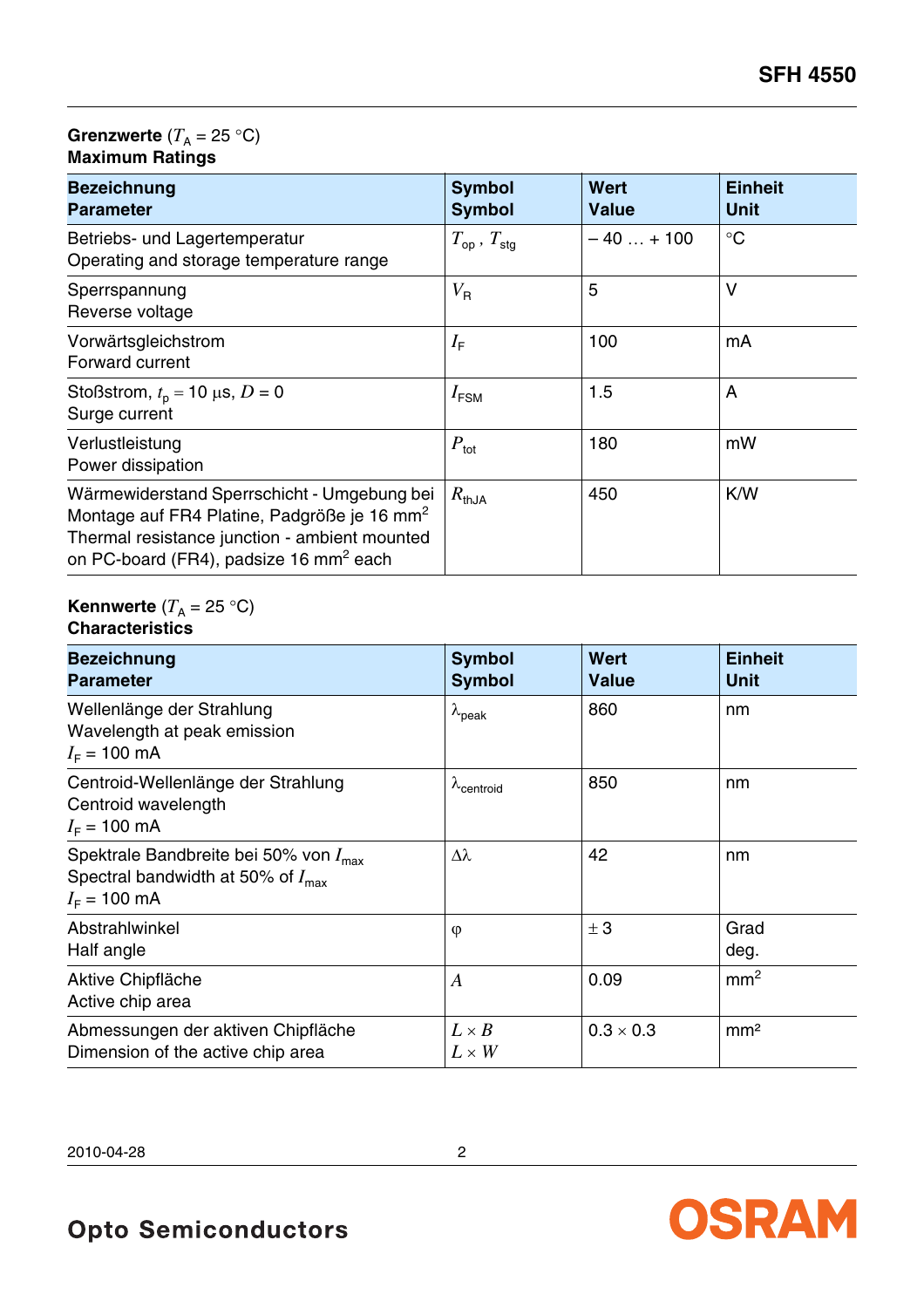#### **Kennwerte**  $(T_A = 25 \text{ }^{\circ}\text{C})$ **Characteristics** (cont'd)

| <b>Bezeichnung</b><br><b>Parameter</b>                                                                                                                                                          | <b>Symbol</b><br><b>Symbol</b> | <b>Wert</b><br><b>Value</b>              | <b>Einheit</b><br><b>Unit</b> |
|-------------------------------------------------------------------------------------------------------------------------------------------------------------------------------------------------|--------------------------------|------------------------------------------|-------------------------------|
| Schaltzeiten, $I_e$ von 10% auf 90% und von 90%<br>auf 10%, bei $I_F$ = 100 mA, $R_1$ = 50 Ω<br>Switching times, $Ie$ from 10% to 90% and from<br>90% to 10%, $I_F = 100$ mA, $R_1 = 50 \Omega$ | $t_{\rm r}$ , $t_{\rm f}$      | 12                                       | ns                            |
| Durchlassspannung<br>Forward voltage<br>$I_F$ = 100 mA, $t_p$ = 20 ms                                                                                                                           | $V_{\mathsf{F}}$               | $1.5 \ (< 1.8)$                          | V                             |
| $I_F = 1$ A, $t_p = 100$ µs                                                                                                                                                                     | $V_{\mathsf{F}}$               | $2.4 \leq 3.0$                           | V                             |
| Sperrstrom<br>Reverse current                                                                                                                                                                   | $I_{\mathsf{R}}$               | not designed for<br>reverse<br>operation | $\mu$ A                       |
| Gesamtstrahlungsfluss<br><b>Total radiant flux</b><br>$I_F$ = 100 mA, $t_p$ = 20 ms                                                                                                             | $\Phi_{\mathsf{e}}$ typ        | 50                                       | mW                            |
| Temperaturkoeffizient von I <sub>e</sub> bzw. $\Phi_{\rm e}$ ,<br>$I_F = 100 \text{ mA}$<br>Temperature coefficient of $I_e$ or $\Phi_e$ , $I_F$ = 100 mA                                       | $TC_1$                         | $-0.5$                                   | $%$ /K                        |
| Temperaturkoeffizient von $V_F$ , $I_F$ = 100 mA<br>Temperature coefficient of $V_F$ , $I_F$ = 100 mA                                                                                           | $TC_{V}$                       | $-0.7$                                   | mV/K                          |
| Temperaturkoeffizient von $\lambda$ , $I_F$ = 100 mA<br>Temperature coefficient of $\lambda$ , $I_F$ = 100 mA                                                                                   | $TC_{\lambda}$                 | $+0.3$                                   | nm/K                          |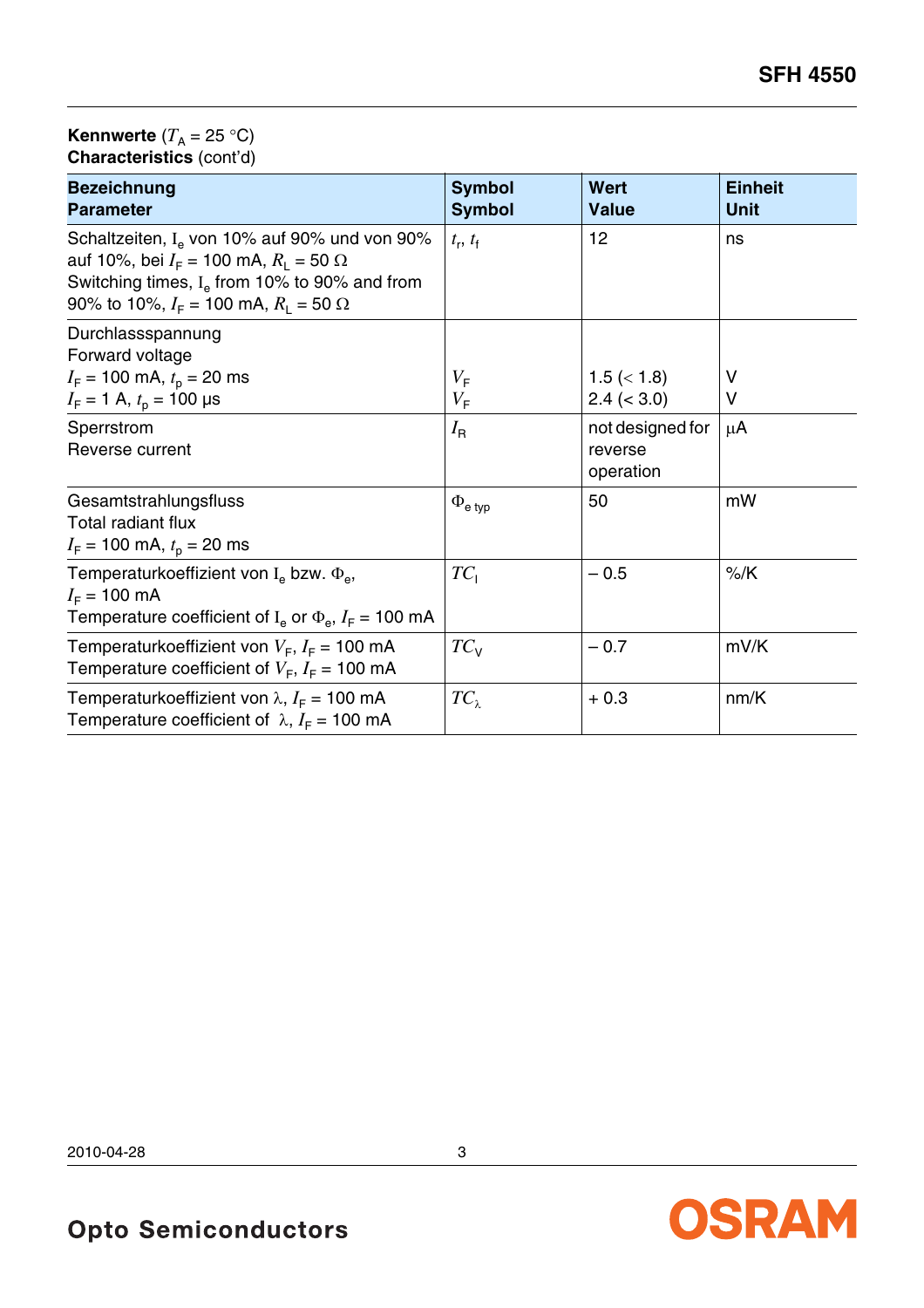## **Strahlstärke Ie in Achsrichtung1)** gemessen bei einem Raumwinkel Ω = 0.001 sr **Radiant Intensity Ie in Axial Direction**

at a solid angle of  $\Omega = 0.001$  sr

| <b>Bezeichnung</b><br><b>Parameter</b>                              | <b>Symbol</b>                           | <b>Werte</b><br><b>Values</b> |                    |                    | <b>Einheit</b><br><b>Unit</b> |
|---------------------------------------------------------------------|-----------------------------------------|-------------------------------|--------------------|--------------------|-------------------------------|
|                                                                     |                                         | <b>SFH 4550-DW</b>            | <b>SFH 4550-EW</b> | <b>SFH 4550-FW</b> |                               |
| Strahlstärke<br>Radiant intensity<br>$I_F$ = 100 mA, $t_p$ = 20 ms  | $I_{\rm e \ min}$<br><sup>L</sup> e max | 400<br>800                    | 630<br>1250        | 1000<br>2000       | mW/sr<br>mW/sr                |
| Strahlstärke<br>Radiant intensity<br>$I_F = 1$ A, $t_p = 100 \mu s$ | $I_{e}$ typ                             | 5000                          | 7000               | 9000               | mW/sr                         |

 $1)$  Nur eine Gruppe in einer Verpackungseinheit (Streuung kleiner 2:1) / Only one group in one packing unit (variation lower 2:1)

# **Abstrahlcharakteristik**



**Opto Semiconductors**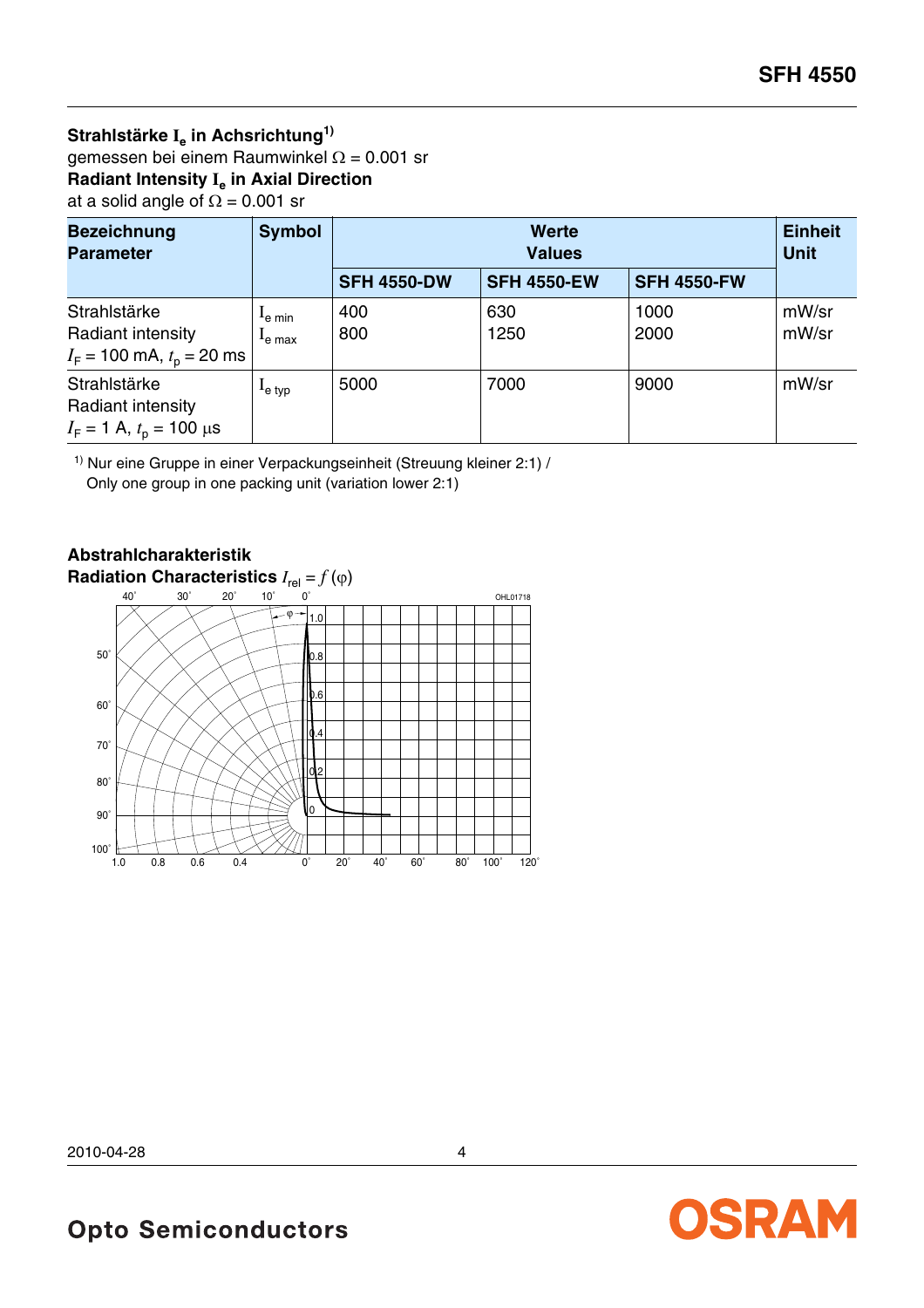## **Relative Spectral Emission**





**Forward Current**  $I_F = f(V_F)$ Single pulse,  $t_p = 20 \mu s$ 







**Permissible Pulse Handling Capability**  $I_F = f(\tau)$ ,  $T_A = 25$  °C, duty cycle  $D =$  parameter



#### **Max. Permissible Forward Current**





OSRAM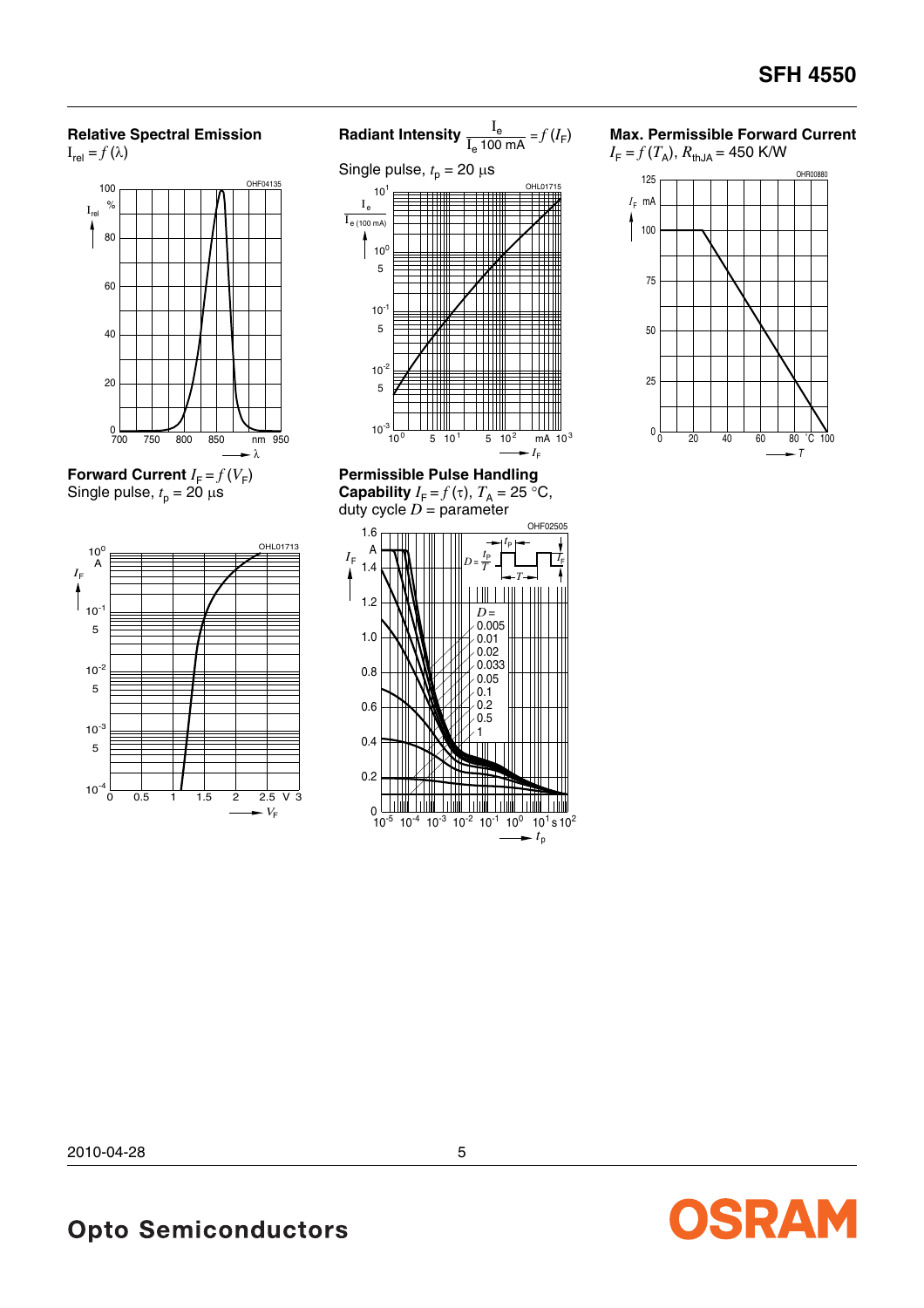#### **Maßzeichnung Package Outlines**



Maße in mm (inch) / Dimensions in mm (inch).

## Empfohlenes Lötpaddesign **aber als an Empfohlenes Lötpaddesign** Wellenlöten TTW **Recommended Solder Pad Design TTW Soldering**



Maße in mm (inch) / Dimensions in mm (inch).

2010-04-28 6